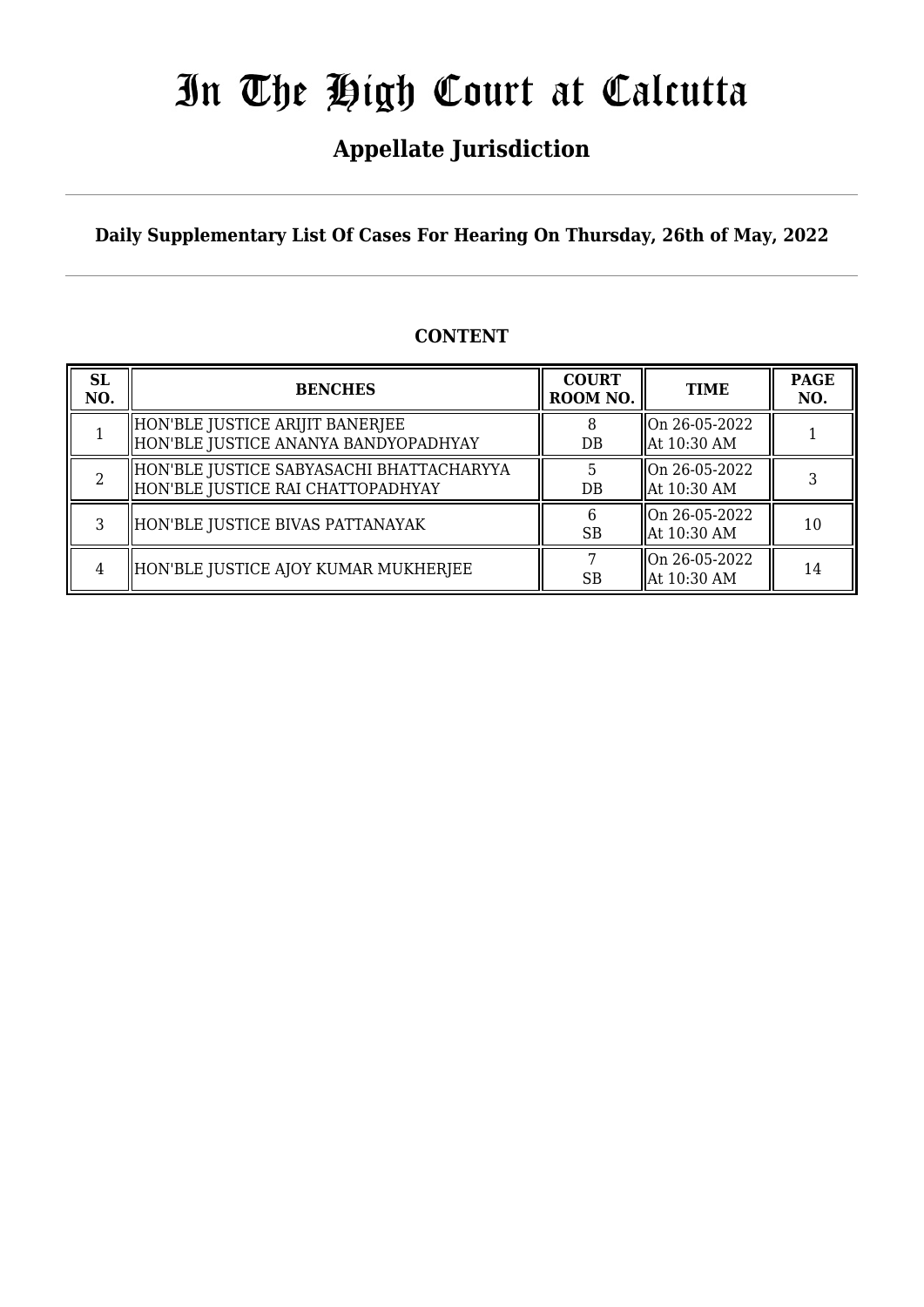

### **Appellate Side**

**DAILY CAUSELIST For Thursday The 26th May 2022**

**COURT NO. 8**

**DIVISION BENCH (DB)**

**AT 10:30 AM**

#### **HON'BLE JUSTICE ARIJIT BANERJEE HON'BLE JUSTICE ANANYA BANDYOPADHYAY**

#### **(VACATION BENCH)**

#### **ON 26TH MAY, 2022 (THURSDAY)- URGENT MATTERS RELATING TO CIVIL, WRIT JURISDICTION FILED DURING VACATION OR WITH LEAVE OF THE REGULAR BENCH.**

|              |                   | <b>PIL</b>                                                        |                                     |
|--------------|-------------------|-------------------------------------------------------------------|-------------------------------------|
| $\mathbf{1}$ | WPA(P)/293/2021   | NILENDRA NARAYAN RAY<br>VS<br>STATE OF WEST BENGAL<br>AND ORS.    | <b>GENIYA MUKHERJEE</b>             |
|              | IA NO: CAN/1/2022 |                                                                   |                                     |
|              |                   | <b>INTRA COURT APPEAL AND APPLICATION</b>                         |                                     |
| 2            | MAT/771/2022      | <b>SUNITA SHARMA</b><br>VS.<br>STATE OF WEST BENGAL<br>AND ORS.   | KANCHAN RAY                         |
|              | IA NO: CAN/1/2022 |                                                                   |                                     |
| 3            | MAT/819/2022      | MANAS GHOSH<br>VS.<br>PAPIA SEN MODAK AND<br>ORS                  | <b>ANJAN</b><br><b>BHATTACHARYA</b> |
| 4            | MAT/833/2022      | RAJIV KR AGARWAL<br><b>VS</b><br>STATE OF WEST BENGAL<br>AND ORS. | <b>SHAMIM UL BARI</b>               |
|              | IA NO: CAN/1/2022 |                                                                   |                                     |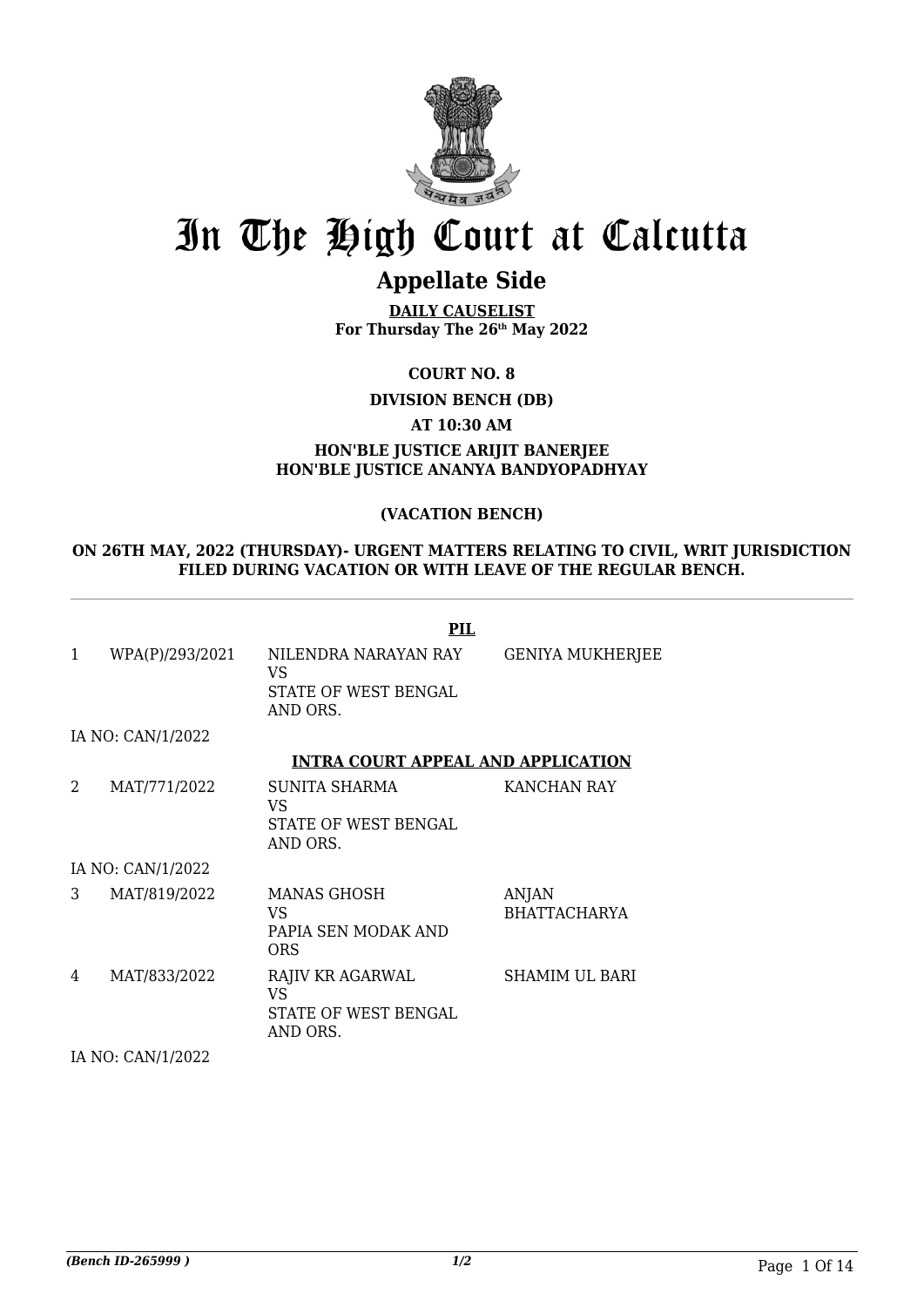| 5 | MAT/834/2022      | <b>MIRA SHAW</b><br><b>VS</b><br><b>BHATPARA MUNICIPALITY</b>                     | LAKSHMI SHAW                       |
|---|-------------------|-----------------------------------------------------------------------------------|------------------------------------|
|   |                   | AND ORS.                                                                          |                                    |
|   | IA NO: CAN/1/2022 |                                                                                   |                                    |
|   |                   | <b>CIVIL APPEALS</b>                                                              |                                    |
|   |                   | (& APPLICATIONS)                                                                  |                                    |
|   |                   |                                                                                   |                                    |
| 6 | FMAT/211/2022     | ASHA AGARWAL AND ORS<br><b>VS</b>                                                 | ORIJIT CHATTERJEE                  |
|   |                   | WILLIAMSON MAGOR AND                                                              |                                    |
|   |                   | <b>COMPANY LTD AND ORS</b>                                                        |                                    |
|   | IA NO: CAN/1/2022 |                                                                                   |                                    |
| 7 | FMAT/212/2022     | <b>CHARU DISELS LLP</b><br><b>VS</b><br>M/S M.R. SINGHWI AND CO<br><b>AND ORS</b> | <b>DIPTOMOY</b><br><b>TALUKDER</b> |
|   | IA NO: CAN/1/2022 |                                                                                   |                                    |
|   |                   | <b>TRIBUNAL APPLICATION</b>                                                       |                                    |
| 8 | WP.ST/53/2022     | NILANJAN DATTA<br><b>VS</b><br>STATE OF WEST BENGAL<br>AND ORS.                   | <b>BHASKAR ROY</b>                 |
| 9 | WP.ST/54/2022     | SHUBHRANGSHU DUTTA<br><b>VS</b><br><b>STATE OF WEST BENGAL</b><br>AND ORS.        | ANANDMAYEE DUTTA                   |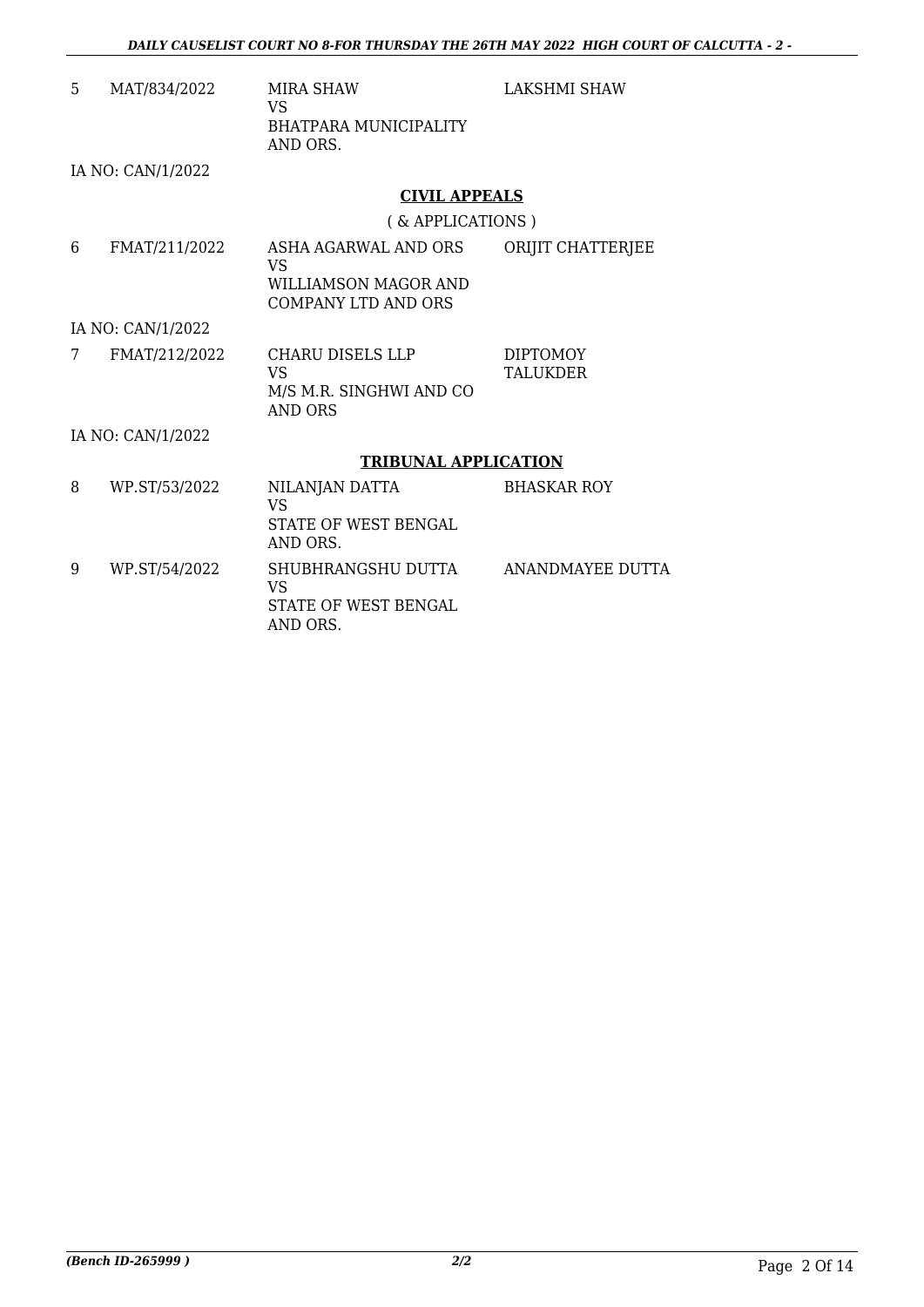

### **Appellate Side**

**DAILY CAUSELIST For Thursday The 26th May 2022**

**COURT NO. 5**

**DIVISION BENCH (DB)**

**AT 10:30 AM**

**HON'BLE JUSTICE SABYASACHI BHATTACHARYYA HON'BLE JUSTICE RAI CHATTOPADHYAY**

#### **(VACATION BENCH)**

#### **ON 26TH MAY, 2022 (THURSDAY)- URGENT MATTERS RELATING TO CRIMINAL JURISDICTION FILED DURING VACATION OR WITH LEAVE OF THE REGULAR BENCH.**

#### **APPLICATION FOR BAIL**

| 1              | <b>CRM</b><br>(NDPS)/518/2022 | RAN VIJAY SINGH<br><b>VS</b><br>STATE OF WEST BENGAL                      | DEBASIS KAR                              |
|----------------|-------------------------------|---------------------------------------------------------------------------|------------------------------------------|
| $\mathfrak{D}$ | <b>CRM</b><br>(NDPS)/519/2022 | <b>ALAUDDIN MALLICK</b><br>VS<br><b>STATE OF WEST BENGAL</b>              | <b>SHANSHANKA</b><br><b>SHEKHAR SAHA</b> |
| 3              | <b>CRM</b><br>(NDPS)/520/2022 | <b>BABLU SARDAR</b><br>VS.<br><b>STATE OF WEST BENGAL</b>                 | <b>SHASHANKA</b><br><b>SHEKHAR SAHA</b>  |
| 4              | <b>CRM</b><br>(NDPS)/521/2022 | <b>BIPLAB MONDAL</b><br>VS<br><b>STATE OF WEST BENGAL</b>                 | <b>SHASHANKA</b><br>SHEKHAR SAHA         |
| 5              | <b>CRM</b><br>(NDPS)/522/2022 | MUJID KHAN AND ANR.<br>VS<br><b>STATE OF WEST BENGAL</b>                  | <b>SHASHANKA</b><br><b>SHEKHAR SAHA</b>  |
| 6              | <b>CRM</b><br>(NDPS)/523/2022 | MD. AZHARUDDIN MONDAL<br>VS<br>STATE OF WEST BENGAL                       | <b>SHASHANKA</b><br>SHEKHAR SAHA         |
| 7              | <b>CRM</b><br>(NDPS)/524/2022 | GOURAB BISWAS @ NATA<br>VS<br><b>STATE OF WEST BENGAL</b>                 | SHASHANKA<br><b>SHEKHAR SAHA</b>         |
| 8              | <b>CRM</b><br>(NDPS)/525/2022 | ABHIJIT ROY @ ABHIJEET<br><b>ROY</b><br>VS<br><b>STATE OF WEST BENGAL</b> | <b>TAPODIP GUPTA</b>                     |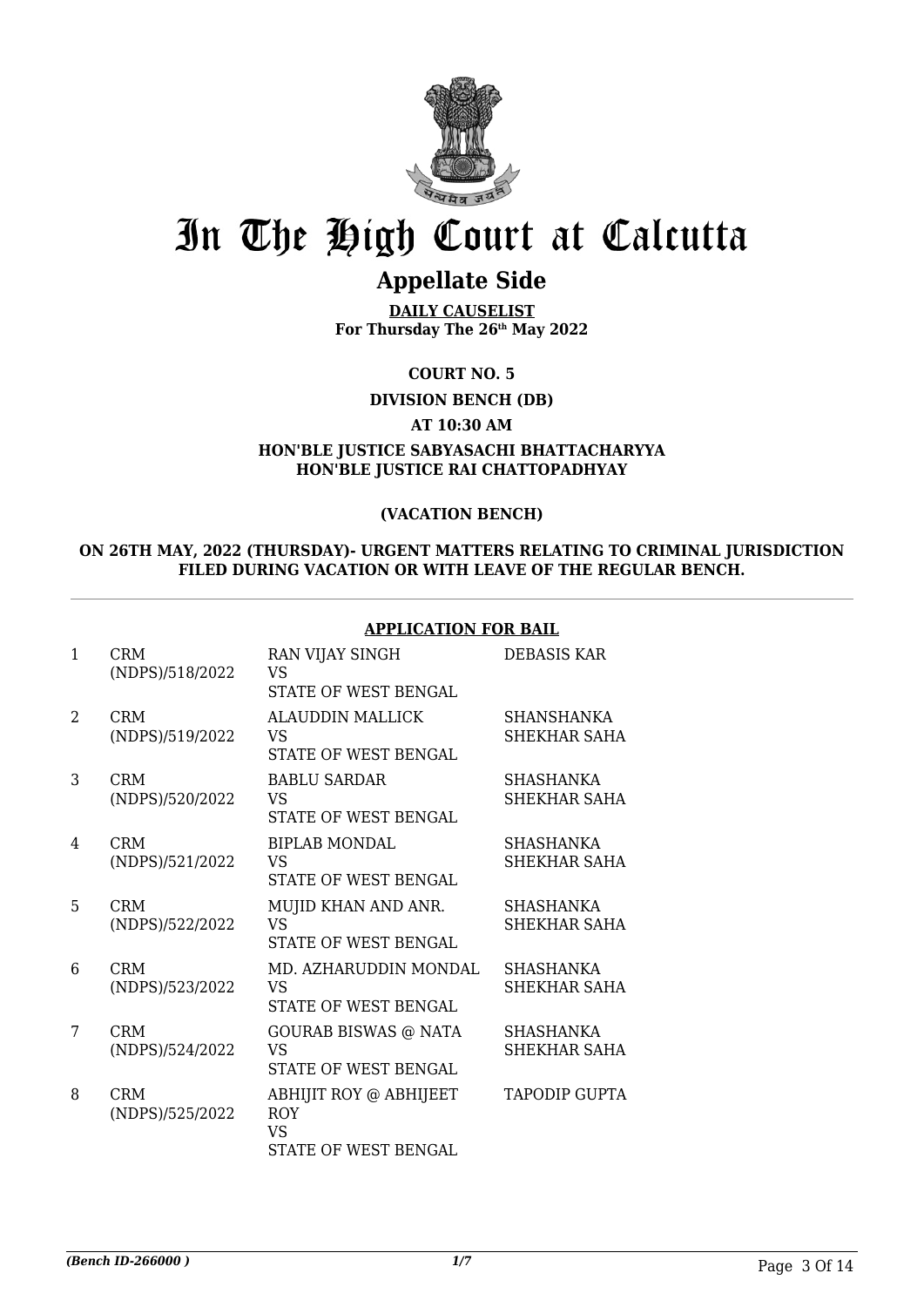| 9  | <b>CRM</b><br>(NDPS)/526/2022 | ABDUL GAFFAR MONDAL<br><b>VS</b><br>STATE OF WEST BENGAL                           | <b>OINDRILA GHOSH</b>                 |
|----|-------------------------------|------------------------------------------------------------------------------------|---------------------------------------|
| 10 | <b>CRM</b><br>(NDPS)/527/2022 | <b>BAPAN SK @ BAPON SEKH</b><br><b>VS</b><br>STATE OF WEST BENGAL                  | TAPODIP GUPTA                         |
| 11 | <b>CRM</b><br>(NDPS)/528/2022 | <b>SWAPAN BAIN</b><br><b>VS</b><br>STATE OF WEST BENGAL                            | <b>SOURAV MUKHERJEE</b>               |
| 12 | <b>CRM</b><br>(NDPS)/529/2022 | <b>DULAL HANSDA</b><br><b>VS</b><br>STATE OF WEST BENGAL                           | <b>JEENIA RUDRA</b>                   |
| 13 | <b>CRM</b><br>(NDPS)/530/2022 | <b>AINUL BARI</b><br><b>VS</b><br>STATE OF WEST BENGAL                             | <b>TAPODIP GUPTA</b>                  |
| 14 | <b>CRM</b><br>(NDPS)/531/2022 | JIARUL SK @ JIARUL SEKH<br><b>AND ANOTHER</b><br><b>VS</b><br>STATE OF WEST BENGAL | <b>TAPODIP GUPTA0</b>                 |
| 15 | <b>CRM</b><br>(NDPS)/532/2022 | <b>SAJAHAN KHAN</b><br><b>VS</b><br>STATE OF WEST BENGAL                           | <b>MRITUNJOY</b><br><b>CHATTERJEE</b> |
| 16 | <b>CRM</b><br>(NDPS)/533/2022 | FARUK AHMED @ LALTU SK<br>VS<br><b>STATE OF WEST BENGAL</b>                        | <b>SOURAV MUKHERJEE</b>               |
| 17 | <b>CRM</b><br>(NDPS)/534/2022 | <b>GOUTAM HAZRA @ TAKLA</b><br><b>VS</b><br>STATE OF WEST BENGAL                   | SHASHANKA<br>SHEKHAR SAHA             |
| 18 | <b>CRM</b><br>(NDPS)/535/2022 | <b>MIRA SHAW</b><br><b>VS</b><br>STATE OF WEST BENGAL                              | SAIBAL KRISHNA<br><b>DASGUPTA</b>     |
| 19 | <b>CRM</b><br>(NDPS)/536/2022 | AMINUL HAQUE @ ISLAM<br>VS<br><b>STATE OF WEST BENGAL</b>                          | <b>ARNAB SAHA</b>                     |
| 20 | <b>CRM</b><br>(NDPS)/537/2022 | RAFIKUL ISLM @ HABLU<br>VS<br>STATE OF WEST BENGAL                                 | <b>MRITUNJOY</b><br><b>CHATTERJEE</b> |
| 21 | <b>CRM</b><br>(NDPS)/538/2022 | MD KALU@ATAUR<br><b>RAHAMAN</b><br><b>VS</b><br>NARCOTICS CONTROL<br><b>BUREAU</b> | PARTHA SARATHI<br>GHOSH               |
| 22 | <b>CRM</b><br>(DB)/1350/2022  | MALAY KUMAR SANNYASI<br><b>VS</b><br>STATE OF WEST BENGAL                          | <b>ANITA SHAW</b>                     |
| 23 | <b>CRM</b><br>(DB)/1413/2022  | AJABUL HAQUE<br><b>VS</b><br>STATE OF WEST BENGAL<br>AND ORS.                      | <b>JISAN IQUBAL</b><br><b>HOSSAIN</b> |
| 24 | <b>CRM</b><br>(DB)/1414/2022  | SANJAY SARKAR @ SANJOY<br><b>SARKAR</b><br><b>VS</b><br>STATE OF WEST BENGAL       | PRITI KAR                             |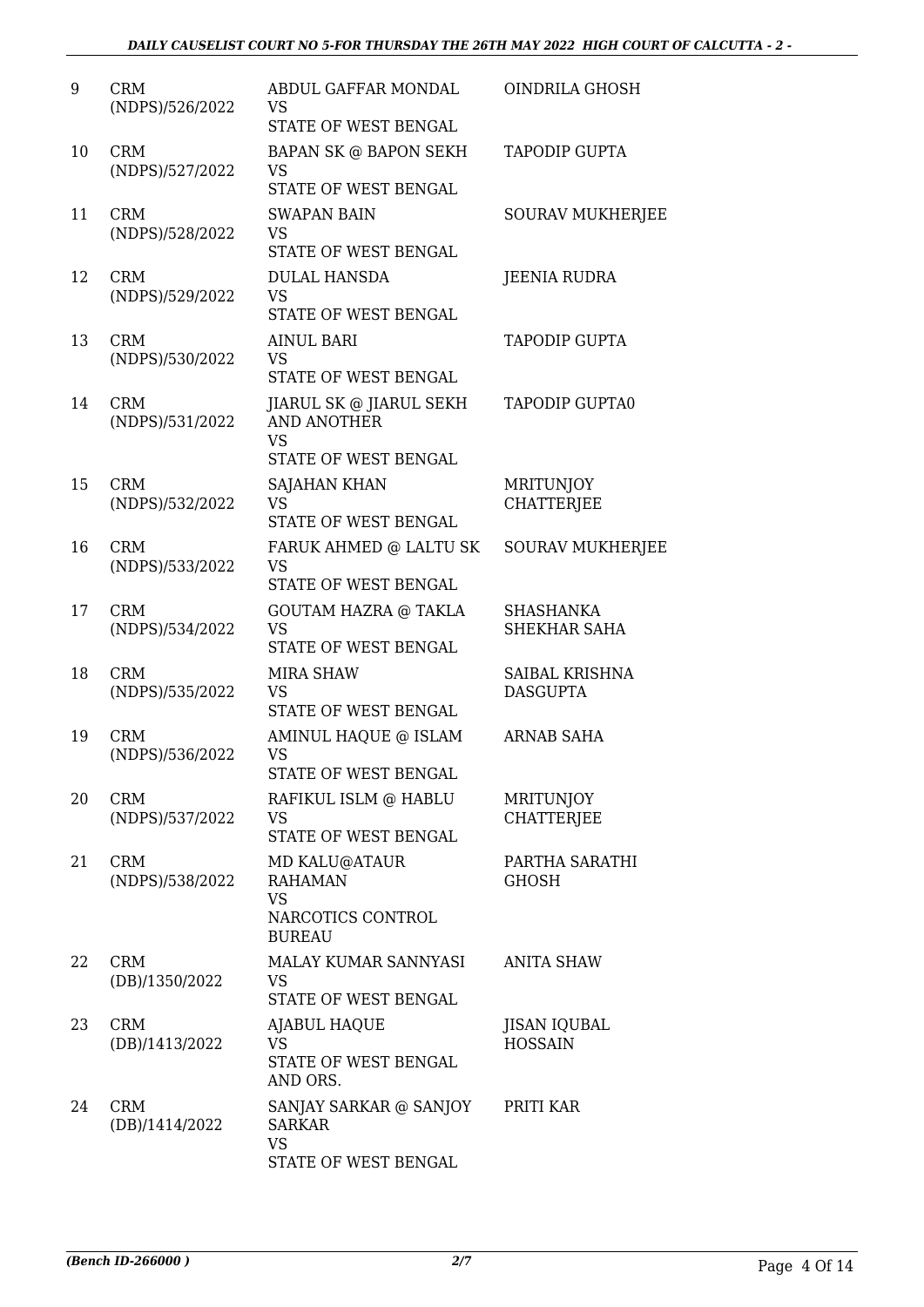| 25 | <b>CRM</b><br>(DB)/1415/2022 | BISWAJIT @ NERA<br>PRADHAN @ BISWAJIT<br><b>PRADHAN</b><br><b>VS</b><br>STATE OF WEST BENGAL   | PRITI KAR                                   |
|----|------------------------------|------------------------------------------------------------------------------------------------|---------------------------------------------|
| 26 | <b>CRM</b><br>(DB)/1416/2022 | VIKASH MANJHI@BIKASH<br>MANJHIT@MANJI@MAJAI<br><b>VS</b><br><b>STATE OF WEST BENGAL</b>        | <b>KALYAN KUMAR</b><br><b>BHATTACHARJEE</b> |
| 27 | <b>CRM</b><br>(DB)/1417/2022 | MD MAHTAB ALAM<br><b>VS</b><br>STATE OF WEST BENGAL                                            | KALYAN KUMAR<br><b>BHATTACHARJEE</b>        |
| 28 | <b>CRM</b><br>(DB)/1419/2022 | MAHAMMAD ARMAN@MD<br><b>ARMAN</b><br><b>VS</b><br><b>STATE OF WEST BENGAL</b>                  | <b>SAYAN MUKHERJEE</b>                      |
| 29 | <b>CRM</b><br>(DB)/1420/2022 | <b>SOMNATH DHAR</b><br><b>VS</b><br>STATE OF WEST BENGAL                                       | PRANIDHI SINGH                              |
| 30 | <b>CRM</b><br>(DB)/1421/2022 | RAJESH SHOW @ RAJESH<br><b>SHA</b><br><b>VS</b><br>STATE OF WEST BENGAL                        | <b>SOUMYA BASU ROY</b><br><b>CHOWDHURI</b>  |
| 31 | <b>CRM</b><br>(DB)/1422/2022 | <b>DILIP SARKAR</b><br>VS<br>STATE OF WEST BENGAL                                              | <b>SAYAN KANJILAL</b>                       |
| 32 | <b>CRM</b><br>(DB)/1423/2022 | MOJIBUR BISWAS @<br>MOJIBAR BISWAS @<br>MAJIBAR BISWAS @<br><b>MOJIBOR BISWAS</b><br><b>VS</b> | <b>TAPODIP GUPTA</b>                        |
|    |                              | STATE OF WEST BENGAL                                                                           |                                             |
| 33 | <b>CRM</b><br>(DB)/1424/2022 | JUL HOSSAIN SK @ PATOL<br>VS<br><b>STATE OF WEST BENGAL</b>                                    | <b>SOURAV MUKHERJEE</b>                     |
| 34 | <b>CRM</b><br>(DB)/1425/2022 | <b>BULI SARDAR</b><br><b>VS</b><br>STATE OF WEST BENGAL                                        | <b>SOURAV MUKHERJEE</b>                     |
| 35 | <b>CRM</b><br>(DB)/1426/2022 | <b>AMIT GAYEN</b><br>VS<br>STATE OF WEST BENGAL                                                | PARTHA SARATHA<br>MONDAL                    |
| 36 | <b>CRM</b><br>(DB)/1427/2022 | MANIK SK @ PAKA @<br>SAHAJAHAN @ SAHAJAN<br><b>VS</b><br>STATE OF WEST BENGAL                  | <b>SOURAV MUKHERJEE</b>                     |
| 37 | <b>CRM</b><br>(DB)/1428/2022 | PRADIP OJHA AND ANR.<br><b>VS</b><br>STATE OF WEST BENGAL                                      | RUPSA SREEMANI                              |
| 38 | <b>CRM</b><br>(DB)/1429/2022 | SAMIRAN BALA @ PALASH<br><b>BALA</b><br><b>VS</b><br>STATE OF WEST BENGAL                      | <b>RUPSA SREEMANI</b>                       |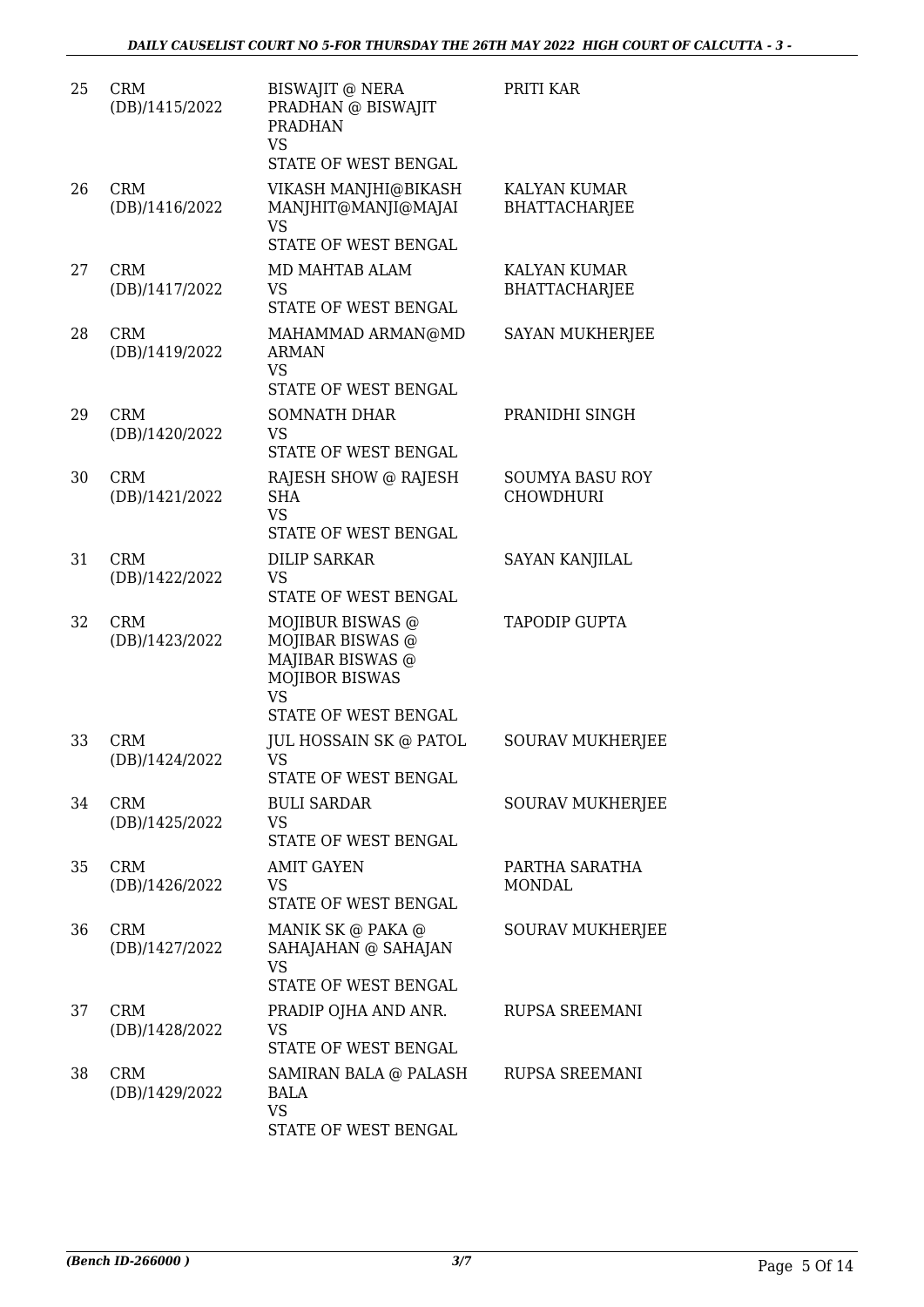| 39 | <b>CRM</b><br>(DB)/1430/2022 | <b>DALIM SK</b><br>VS.<br>STATE OF WEST BENGAL                                                   | <b>TAPODIP GUPTA</b>                   |
|----|------------------------------|--------------------------------------------------------------------------------------------------|----------------------------------------|
| 40 | <b>CRM</b><br>(DB)/1431/2022 | AJAAN @ AZAN ALI @ AJAN<br>@ AZAN ALI<br><b>VS</b><br>STATE OF WEST BENGAL                       | SHASHANKA<br>SHEKHAR SAHA              |
| 41 | <b>CRM</b><br>(DB)/1432/2022 | <b>JAKIR HOSSAIN</b><br><b>VS</b><br>STATE OF WEST BENGAL                                        | <b>BITASOK BANERJEE</b>                |
| 42 | <b>CRM</b><br>(DB)/1433/2022 | ANUP ROY @ ASHOK @<br>ASHOK DA @ SUSANTA<br><b>MAJUMDAR</b><br>VS<br><b>STATE OF WEST BENGAL</b> | <b>ARKADEB BISWAS</b>                  |
| 43 | <b>CRM</b><br>(DB)/1434/2022 | ERAJUL BISWAS @ KHOKON<br><b>VS</b><br>STATE OF WEST BENGAL                                      | <b>KARABI ROY</b>                      |
| 44 | <b>CRM</b><br>(DB)/1436/2022 | KAMAL HOSSAIN @ KAMAL<br>HUSSAIN @ KAMALUDDIN<br><b>VS</b><br>STATE OF WEST BENGAL               | <b>SABNAM LASKAR</b>                   |
| 45 | <b>CRM</b><br>(DB)/1437/2022 | <b>UMESH DUWEDI</b><br><b>VS</b><br>STATE OF WEST BENGAL                                         | <b>MRITUNJOY</b><br><b>CHATTERJEE</b>  |
| 46 | <b>CRM</b><br>(DB)/1438/2022 | PALASH BARIK<br><b>VS</b><br>STATE OF WEST BENGAL                                                | <b>SANDIP KUMAR</b><br><b>MONDAL</b>   |
| 47 | <b>CRM</b><br>(DB)/1439/2022 | HERO SK. @ HIRU SK. @<br>HIRU SEKH @ HIRO SK.<br><b>VS</b><br>STATE OF WEST BENGAL               | <b>TAPODIP GUPTA</b>                   |
| 48 | <b>CRM</b><br>(DB)/1440/2022 | JISAN SK. KISAN @ SK.<br>NADIM HOSSAIN<br>VS.<br>STATE OF WEST BENGAL                            | MRITUNJOY<br><b>CHATTERJEE</b>         |
| 49 | <b>CRM</b><br>(DB)/1441/2022 | MD KHURRAM NAYEEM<br><b>VS</b><br><b>STATE OF WEST BENGAL</b>                                    | <b>MRITYUNJOY</b><br><b>CHATTERJEE</b> |
| 50 | <b>CRM</b><br>(DB)/1442/2022 | MD. SHAHZAD<br><b>VS</b><br>STATE OF WEST BENGAL                                                 | ABDUS SALAM                            |
| 51 | <b>CRM</b><br>(DB)/1443/2022 | <b>RAM SARDAR</b><br>VS<br>STATE OF WEST BENGAL                                                  | <b>ANKITA DEY</b>                      |
| 52 | <b>CRM</b><br>(DB)/1444/2022 | <b>ARSAIYA PATHAN</b><br>VS.<br>STATE OF WEST BENGAL                                             | <b>MRITUNJOY</b><br><b>CHATTERJEE</b>  |
| 53 | <b>CRM</b><br>(DB)/1445/2022 | MD. TAFIQUE @ MD.<br>TOUFIK @ MD. TAUFIK @<br><b>MANI</b><br><b>VS</b><br>STATE OF WEST BENGAL   | <b>MRITUNJOY</b><br><b>CHATTERJEE</b>  |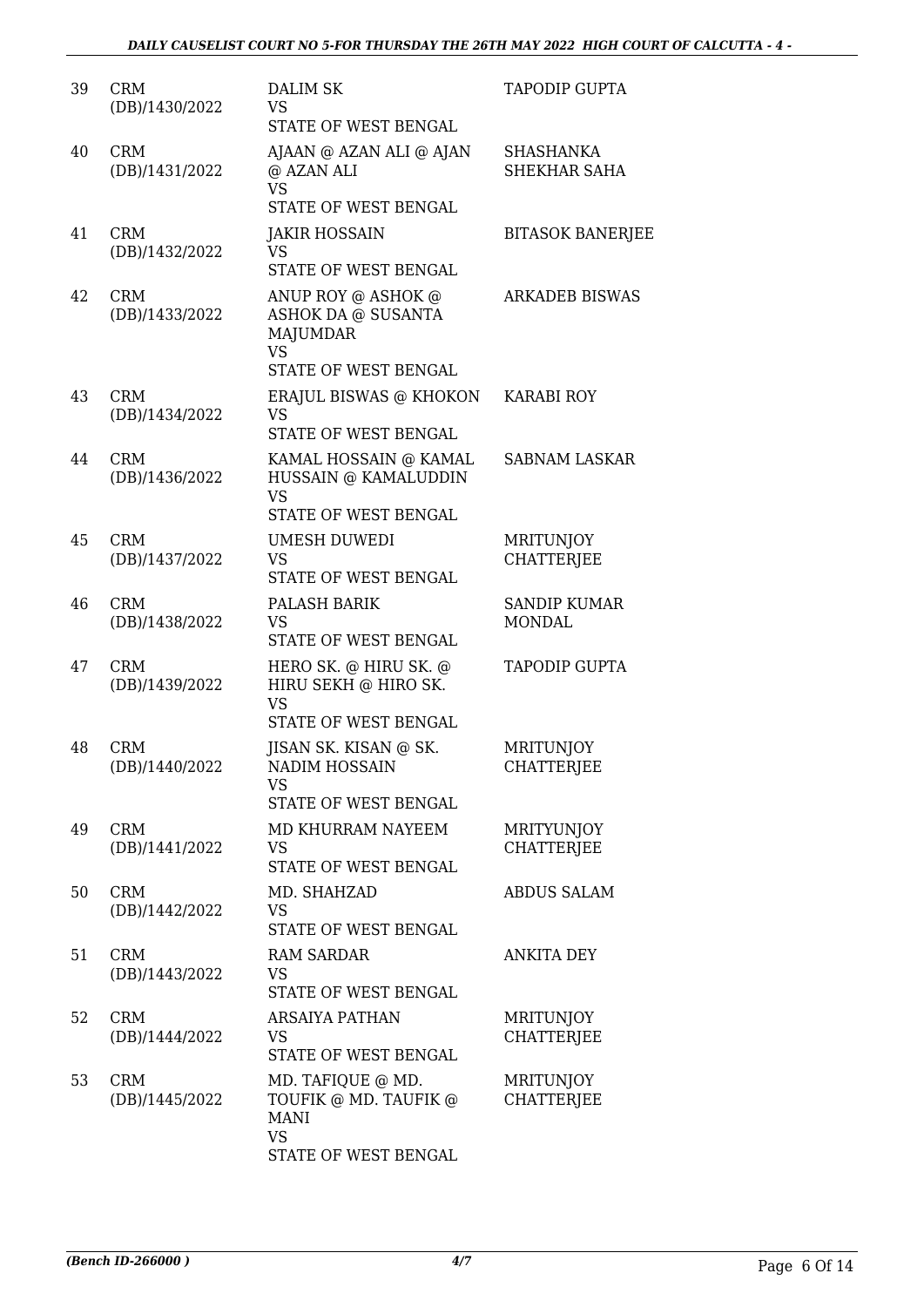| 54 | <b>CRM</b><br>(DB)/1446/2022 | <b>GOURAV SHARMA</b><br><b>VS</b><br>STATE OF WEST BENGAL                                      | <b>ANKITA DEY</b>                      |
|----|------------------------------|------------------------------------------------------------------------------------------------|----------------------------------------|
| 55 | <b>CRM</b><br>(DB)/1447/2022 | FURAI SK.<br><b>VS</b><br>STATE OF WEST BENGAL                                                 | MD. JANNAT UL<br><b>FIRDOUS</b>        |
| 56 | <b>CRM</b><br>(DB)/1448/2022 | MAYARANI KISKO @<br><b>MANDIRA MAHAKUR</b><br><b>VS</b><br>STATE OF WEST BENGAL                | <b>MRITYUNJOY</b><br><b>CHATTERIEE</b> |
| 57 | <b>CRM</b><br>(DB)/1449/2022 | SK. GOLAM MD @ LALU<br>VS<br>STATE OF WEST BENGAL                                              | <b>SK. SAMIM AKHTER</b>                |
| 58 | <b>CRM</b><br>(DB)/1450/2022 | SOMNATH DUTTA @ BURO<br><b>DUTTA</b><br><b>VS</b><br>STATE OF WEST BENGAL                      | SHIBAJI KUMAR DAS                      |
| 59 | <b>CRM</b><br>(DB)/1451/2022 | SAIFUDDIN MONDAL<br><b>VS</b><br>STATE OF WEST BENGAL                                          | S. K. HUMAYAN REZA                     |
| 60 | <b>CRM</b><br>(DB)/1452/2022 | HABIB MIYA @ BABU<br><b>VS</b><br>STATE OF WEST BENGAL                                         | S. K. HUMAYAN REZA                     |
| 61 | <b>CRM</b><br>(DB)/1453/2022 | <b>HABIBAR RAHAMAN</b><br><b>VS</b><br>STATE OF WEST BENGAL                                    | S. K. HUMAYAN REZA                     |
|    |                              | <b>APPLICATION FOR ANTICIPATORY BAIL</b>                                                       |                                        |
| 62 | CRM (A)/2410/2022            | NIRMAL KUMAR<br><b>VS</b><br>STATE OF WEST BENGAL                                              | <b>DEBAYAN GHOSH</b>                   |
| 63 | CRM (A)/2411/2022            | DAYAMOYEE KONER<br>VS<br><b>STATE OF WEST BENGAL</b>                                           | <b>DEBASIS KAR</b>                     |
| 64 | CRM (A)/2412/2022            | MINA BEGUM<br><b>VS</b><br>STATE OF WEST BENGAL                                                | <b>DEBASIS KAR</b>                     |
| 65 | CRM (A)/2413/2022            | RAFIKUL ISLAM MONDAL<br>VS<br>STATE OF WEST BENGAL                                             | <b>SOURAV MUKHERJEE</b>                |
| 66 | CRM (A)/2414/2022            | <b>BIKASH CHAKRABORTY</b><br><b>AND ORS</b><br><b>VS</b><br>STATE OF WEST BENGAL               | <b>SYED MOSIHAR</b><br><b>RAHAMAN</b>  |
| 67 | CRM (A)/2415/2022            | TANJILA BIBI AKUNJI @<br>TANJILA AKUNJI<br><b>VS</b>                                           | <b>SAFDAR AZAM</b>                     |
| 68 | CRM (A)/2416/2022            | STATE OF WEST BENGAL<br>SONARUL HOSSAIN AND<br><b>ORS</b><br><b>VS</b><br>STATE OF WEST BENGAL | JEENIA RUDRA                           |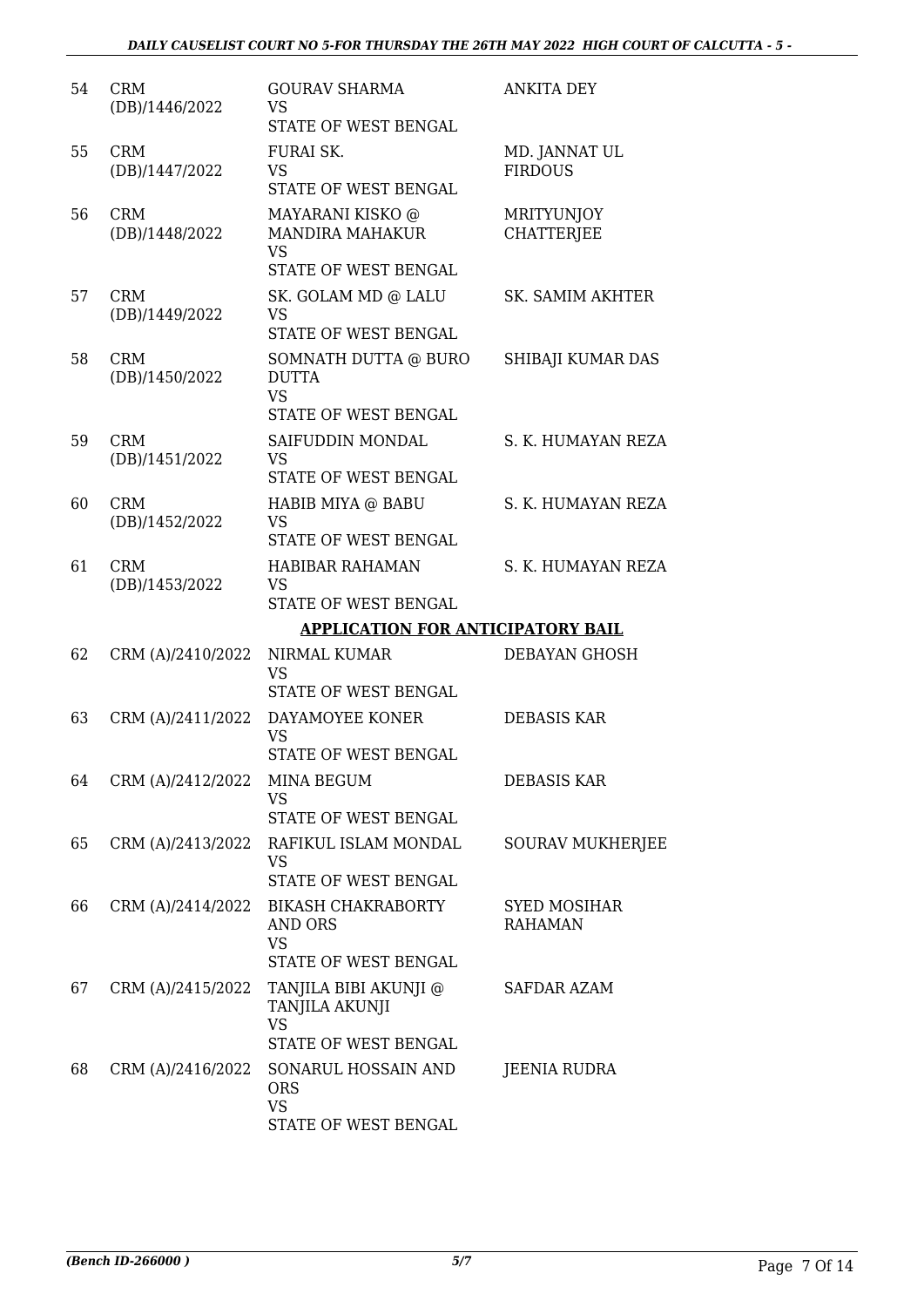| 69 | CRM (A)/2417/2022 | TAIMUDDIN AKANDA @<br><b>AKANDA TAIMUDDIN</b><br><b>VS</b><br>STATE OF WEST BENGAL | Jeenia Rudra                       |
|----|-------------------|------------------------------------------------------------------------------------|------------------------------------|
| 70 | CRM (A)/2418/2022 | ASHOK TARAFDER @<br><b>TARAFDAR AND ORS</b><br><b>VS</b><br>STATE OF WEST BENGAL   | <b>SOURAV MUKHERJEE</b>            |
| 71 | CRM (A)/2419/2022 | ABUL HOSSAIN @ ABOL<br><b>HOSSAIN</b><br><b>VS</b>                                 | <b>TAPODIP GUPTA</b>               |
| 72 | CRM (A)/2420/2022 | STATE OF WEST BENGAL<br><b>MASUM GAZI</b><br><b>VS</b><br>STATE OF WEST BENGAL     | LAKSHMINATH<br><b>BHATTACAHRYA</b> |
| 73 | CRM (A)/2421/2022 | UTPAL PAUL<br><b>VS</b><br>STATE OF WEST BENGAL                                    | <b>SAYAN KANJILAL</b>              |
| 74 | CRM (A)/2422/2022 | CHANDHARI PRADHAN<br><b>VS</b><br>STATE OF WEST BENGAL                             | UTTAM BANERJEE                     |
| 75 | CRM (A)/2423/2022 | <b>RANA SARKAR</b><br><b>VS</b><br>STATE OF WEST BENGAL                            | <b>RUPSA SREEMANI</b>              |
| 76 | CRM (A)/2424/2022 | <b>BUDDHADEV BERA</b><br><b>VS</b><br>STATE OF WEST BENGAL                         | UTTAM BANERJEE                     |
| 77 | CRM (A)/2425/2022 | <b>BARUN GHOSH</b><br><b>VS</b><br>STATE OF WEST BENGAL                            | <b>OINDRILA GHOSH</b>              |
| 78 | CRM (A)/2426/2022 | PALLABI DAS<br><b>VS</b><br><b>STATE OF WEST BENGAL</b>                            | <b>JYOTI AGARWAL</b>               |
| 79 | CRM (A)/2427/2022 | JBA OJHA @ JOBA OJHA<br><b>VS</b><br>STATE OF WEST BENGAL                          | RUPSA SREEMANI                     |
| 80 | CRM (A)/2428/2022 | NIRAJ YADAV<br><b>VS</b><br>STATE OF WEST BENGAL                                   | <b>JONAKI SAHA</b>                 |
| 81 | CRM (A)/2429/2022 | MILON BISWAS AND ANR<br><b>VS</b><br>STATE OF WEST BENGAL                          | KARABI ROY                         |
| 82 |                   | CRM (A)/2430/2022 MADHABI GHOSH AND ANR<br><b>VS</b><br>STATE OF WEST BENGAL       | <b>ASHIM KUMAR</b><br><b>ROUTH</b> |
| 83 | CRM (A)/2431/2022 | OBAIDUR RAHAMAN AND<br>ANR<br><b>VS</b>                                            | <b>SARTHAK BARMAN</b>              |
| 84 | CRM (A)/2432/2022 | STATE OF WEST BENGAL<br>SK OHIDUL ISLAM<br><b>VS</b><br>STATE OF WEST BENGAL       | SANDIP DINDA                       |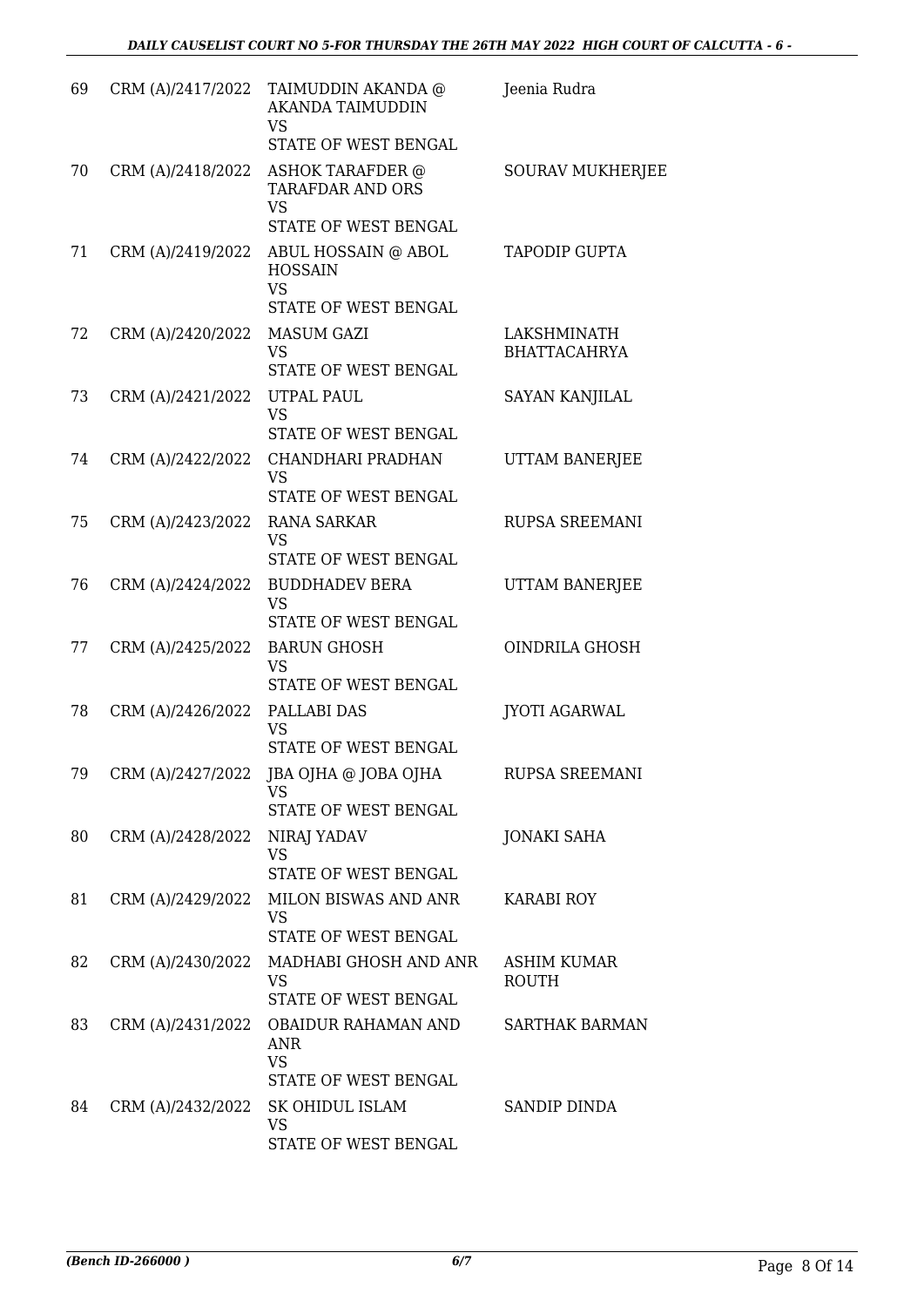| 85 | CRM (A)/2433/2022 | JAYANTA CHOUDHURY AND<br><b>ANOTHER</b><br><b>VS</b>                                         | <b>TAPODIP DUPTA</b>                   |
|----|-------------------|----------------------------------------------------------------------------------------------|----------------------------------------|
|    |                   | STATE OF WEST BENGAL                                                                         |                                        |
| 86 | CRM (A)/2434/2022 | <b>SOKHINA KHATUN</b><br><b>VS</b><br>STATE OF WEST BENGAL                                   | RANJIT SINGH                           |
| 87 | CRM (A)/2435/2022 | ASRAFUL ALAM SK @ SEKH<br><b>AND ORS</b><br><b>VS</b>                                        | <b>SOURAV MUKHERJEE</b>                |
|    |                   | STATE OF WEST BENGAL                                                                         |                                        |
| 88 | CRM (A)/2436/2022 | SHIBU MAJHI AND ORS.<br><b>VS</b><br>STATE OF WEST BENGAL                                    | <b>MRITUNJOY</b><br><b>CHAKRABORTY</b> |
| 89 | CRM (A)/2437/2022 | ALOM SK AND ANOTHER<br><b>VS</b><br>STATE OF WEST BENGAL                                     | <b>BITASOK BANERJEE</b>                |
| 90 | CRM (A)/2438/2022 | <b>HAZRAT MOMIN</b><br><b>VS</b>                                                             | <b>MRITUNJOY</b><br><b>CHATTERJEE</b>  |
| 91 | CRM (A)/2439/2022 | STATE OF WEST BENGAL<br>CHANCHAL SK @ HASAN<br>ALI<br><b>VS</b><br>STATE OF WEST BENGAL      | <b>ARNAB SAHA</b>                      |
| 92 | CRM (A)/2440/2022 | <b>TIPU SULTAN</b><br><b>VS</b><br>STATE OF WEST BENGAL                                      | ARNAB SAHA                             |
| 93 | CRM (A)/2441/2022 | ASIF MOHAMMAD @ ASIF @<br>VIKI<br><b>VS</b><br>STATE OF WEST BENGAL                          | <b>MRITYUNJOY</b><br><b>CHATTERJEE</b> |
| 94 | CRM (A)/2442/2022 | PRADIP BISWAS @ PABITRO<br><b>BISWAS</b><br><b>VS</b><br>STATE OF WEST BENGAL                | <b>ARNAB SAHA</b>                      |
| 95 | CRM (A)/2443/2022 | PITU MEHENA @ DOLY<br>MEHENA<br><b>VS</b><br>STATE OF WEST BENGAL                            | ARNAB SAHA                             |
| 96 |                   | CRM (A)/2444/2022 NEMAI MONDAL @ NIMAI<br><b>MONDAL</b><br><b>VS</b><br>STATE OF WEST BENGAL | <b>ARNAB SAHA</b>                      |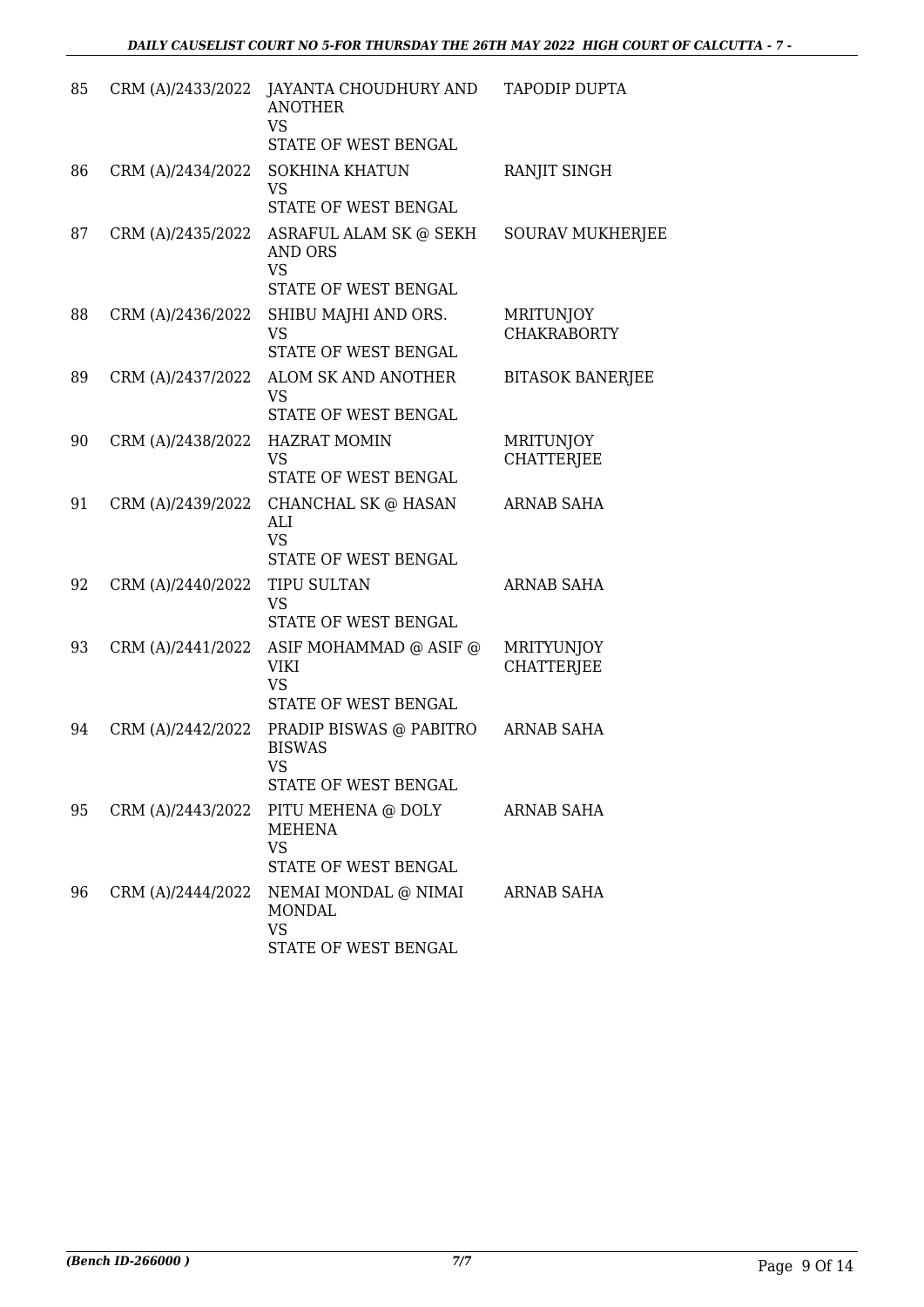

### **Appellate Side**

**DAILY CAUSELIST For Thursday The 26th May 2022**

**COURT NO. 6 SINGLE BENCH (SB) AT 10:30 AM HON'BLE JUSTICE BIVAS PATTANAYAK**

#### **(VACATION BENCH)**

#### **ON 26TH MAY, 2022 (THURSDAY)- URGENT MATTERS RELATING TO CIVIL, WRIT AND CRIMINAL JURISDICTION FILED DURING VACATION OR WITH LEAVE OF THE REGULAR BENCH.**

#### **LISTED MOTION**

| $\mathbf{1}$ | WPA/20351/2021 | SARMILA CHAKRABORTY<br>VS<br>UNION OF INDIA AND ORS.                                              | <b>SUBHAJIT</b><br><b>CHOWDHURY</b> |
|--------------|----------------|---------------------------------------------------------------------------------------------------|-------------------------------------|
| 2            | WPA/2180/2022  | WASIM KHAN<br>VS.<br>STATE OF WEST BENGAL<br>AND ORS.                                             | SUPRIYO DUTTA                       |
| 3            | WPA/5370/2022  | NARAYAN DAS<br>VS.<br><b>STATE OF WEST BENGAL</b><br>AND ORS.                                     | <b>DEBASIS KAR</b>                  |
| 4            | WPA/5596/2022  | BANSIDHAR MAJHI<br>VS<br>THE STATE OF WEST<br>BENGAL AND ORS.                                     | SNEHA DUTTA                         |
| 5            | WPA/7275/2022  | ASHALATA DEBI @ SINGHA<br>DEO AND ORS<br><b>VS</b><br>THE STATE OF WEST<br><b>BENGAL AND ORS.</b> | SANJAY MUKHERJEE                    |
| 6            | WPA/7290/2022  | BIBEKANANDA PAL AND<br><b>ORS</b><br><b>VS</b><br>STATE OF WEST BENGAL<br>AND ORS.                | PRIYABRATA SAHA                     |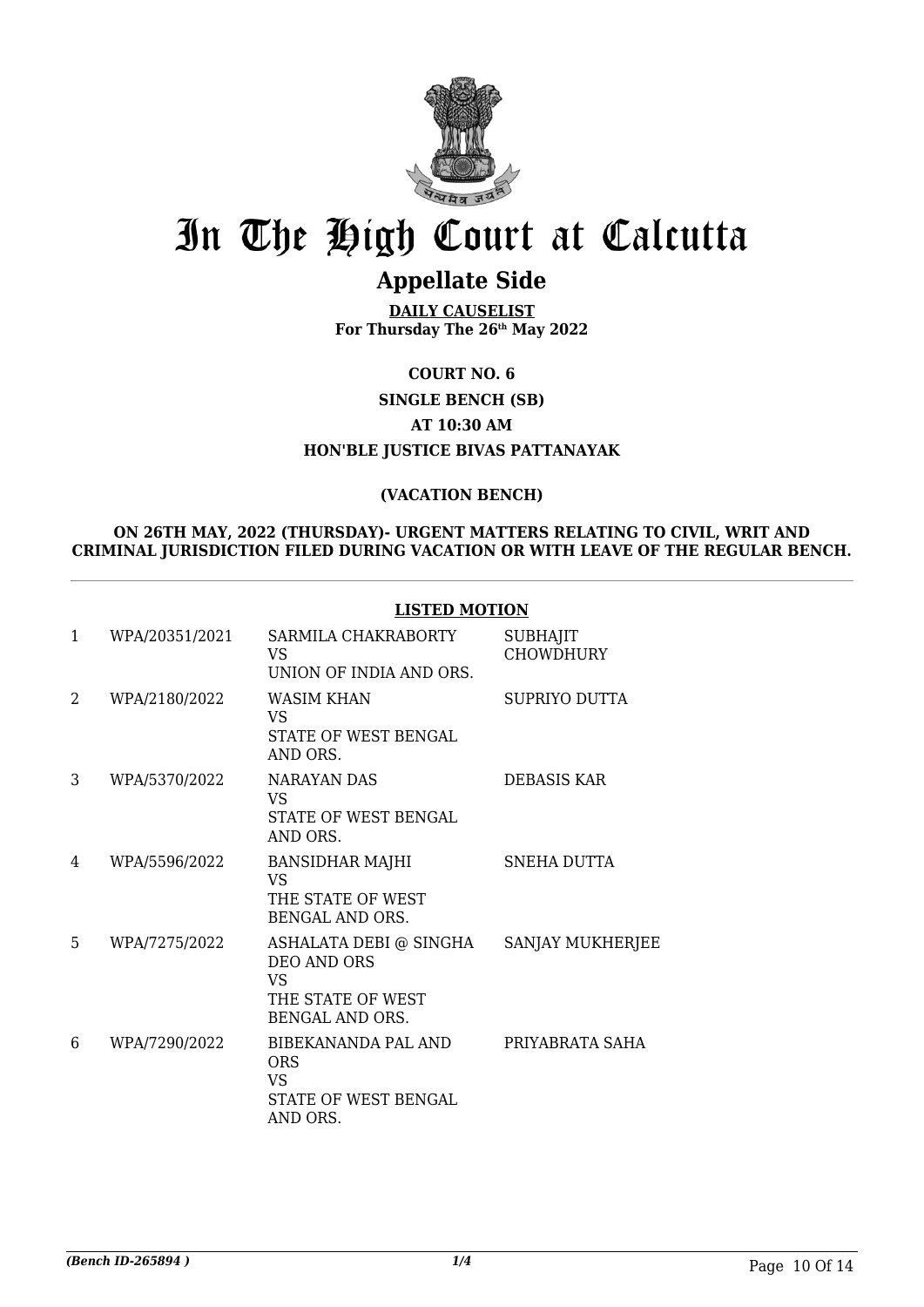| 7  | WPA/7398/2022 | INDRANIL MUKHERJEE<br><b>VS</b><br><b>IDFC FIRST BANK LIMITED</b><br><b>AND OTHERS</b>                                   | <b>SUCHARITA ROY</b>                   |
|----|---------------|--------------------------------------------------------------------------------------------------------------------------|----------------------------------------|
| 8  | WPA/7648/2022 | AYUB ALI MANDAL AND<br><b>ANR</b><br><b>VS</b><br>THE STATE OF WEST<br><b>BENGAL AND ORS</b>                             | <b>AVIPSA SARKAR</b>                   |
| 9  | WPA/7950/2022 | SAIMUDDIN SK<br><b>VS</b><br>STATE OF WEST BENGAL<br>AND ORS.                                                            | ARNAB SAHA                             |
| 10 | WPA/8370/2022 | BHARTIA MINI SPRING AND<br><b>ENGINEERING COMPANY</b><br><b>PVT LTD</b><br><b>VS</b><br>STATE OF WEST BENGAL<br>AND ORS. | DEBARSHI BRAHMA                        |
| 11 | WPA/8553/2022 | <b>ANJANA MISHRA</b><br><b>VS</b><br>STATE OF WEST BENGAL<br>AND ORS.                                                    | <b>INDRANIL HALDER</b>                 |
| 12 | WPA/8569/2022 | <b>SANATAN DAS</b><br><b>VS</b><br>STATE OF WEST BENGAL<br>AND ORS.                                                      | ARUNAVA GANGULY                        |
| 13 | WPA/8584/2022 | SUKUMAR MANDAL AND<br><b>ANR</b><br><b>VS</b><br>STATE OF WEST BENGAL<br>AND ORS.                                        | <b>SAYAK CHAKRABORTI</b>               |
| 14 | WPA/8747/2022 | ABDUL QAIYUM<br>VS<br>UNION OF INDIA AND ORS.                                                                            | <b>VIDHU BANSAL</b><br><b>AGARWAL</b>  |
| 15 | WPA/8871/2022 | ACHINTYA KUMAR MANNA<br><b>VS</b><br>STATE OF WEST BENGAL<br>AND ORS.                                                    | ADITYA BIKRAM<br><b>MAHATA</b>         |
| 16 | WPA/8936/2022 | M/S NIRANJAN<br><b>ENTERPRISES</b><br><b>VS</b><br>UNION OF INDIA AND ORS.                                               | Moti Sagar Tiwari                      |
| 17 | WPA/9076/2022 | RAJINA BEGAM<br><b>VS</b><br>THE STATE OF WEST<br>BENGAL AND ORS.                                                        | <b>KAMALESH</b><br><b>CHANDRA SAHA</b> |
| 18 | WPA/9646/2022 | ALL INDIA TRINAMOOL<br>CONGRESS<br><b>VS</b><br>UNION OF INDIA AND ORS.                                                  | PIYUSH AGARWAL                         |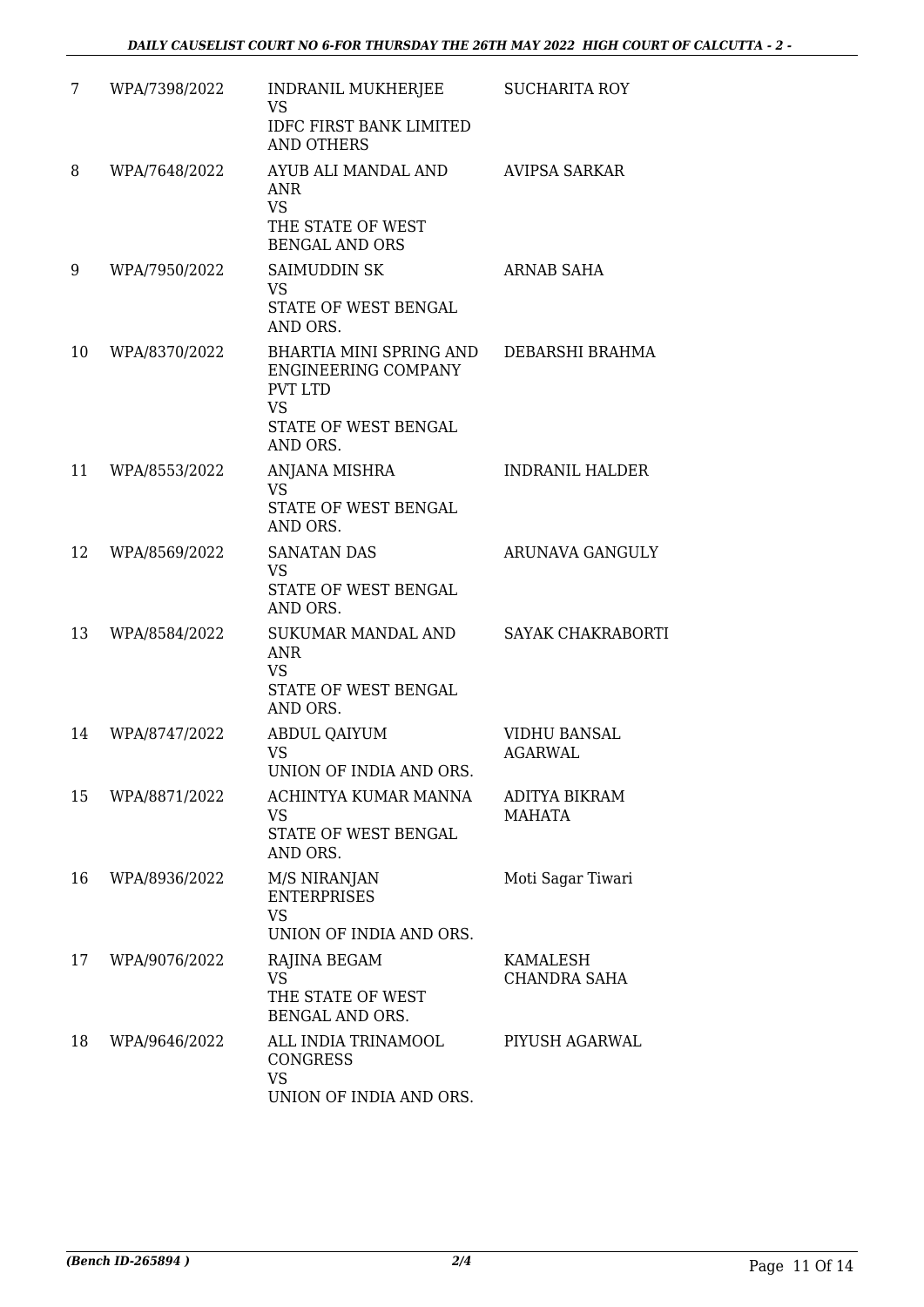| 19 | WPA/9656/2022 | ABID HOSSAIN AND ORS. LAL MOHAN BASU<br><b>VS</b><br>THE KOLKATA MUNICIPAL                           |                                    |
|----|---------------|------------------------------------------------------------------------------------------------------|------------------------------------|
| 20 | WPA/9657/2022 | <b>CORPORATION AND ORS</b><br>SHYAMALI KUNDU<br><b>VS</b><br>STATE OF WEST BENGAL<br>AND ORS.        | PAMPA DEY (<br>DHABAL)             |
| 21 | WPA/9658/2022 | MANGI LAL SUTHAR AND<br><b>ANOTHER</b><br><b>VS</b><br>STATE BANK OF INDIA AND<br><b>ANOTHER</b>     | <b>DULAL DEY</b>                   |
| 22 | WPA/9659/2022 | RINKU SAHA AND ORS.<br><b>VS</b><br>SBI AND ORS.                                                     | PRAMIT<br><b>CHAKRABORTY</b>       |
| 23 | WPA/9660/2022 | <b>AMALA PANDA</b><br><b>VS</b><br>STATE OF WEST BENGAL<br>AND ORS.                                  | DEBASIS KAR                        |
| 24 | WPA/9661/2022 | <b>BAKKAR SEKH</b><br><b>VS</b><br>STATE OF WEST BENGAL<br>AND ORS.                                  | <b>SOURAV MUKHERJEE</b>            |
| 25 | WPA/9662/2022 | RACHIT LOCHAN<br><b>VS</b><br>THE WEST BENGAL<br>UNIVERSITY OF HEALTH<br><b>SCIENCES AND ANOTHER</b> | PALLAVI RAY                        |
| 26 | WPA/9664/2022 | <b>RAJAB MONDAL</b><br>VS<br>STATE OF WEST BENGAL<br>AND ORS.                                        | SIRAJUL HAQUE<br><b>MONDAL</b>     |
| 27 | WPA/9665/2022 | <b>GAFFAR SEKH</b><br>VS<br>STATE OF WEST BENGAL<br>AND ORS.                                         | NEMAI CHANDRA<br><b>BETAL</b>      |
| 28 | WPA/9666/2022 | SWAPAN KUMAR SHAW @<br><b>SWAPAN SAU</b><br><b>VS</b><br>STATE OF WEST BENGAL<br>AND ORS.            | RITOPRITA GHOSH                    |
| 29 | WPA/9667/2022 | <b>MALA SARKAR</b><br>VS<br>STATE OF WEST BENGAL<br>AND ORS.                                         | ARNAB SAHA                         |
| 30 | WPA/9668/2022 | SAHADAT HOSSAIN AND<br>ORS.<br><b>VS</b><br>STATE OF WEST BENGAL<br>AND ORS.                         | <b>GULSANWARA</b><br><b>PERVIN</b> |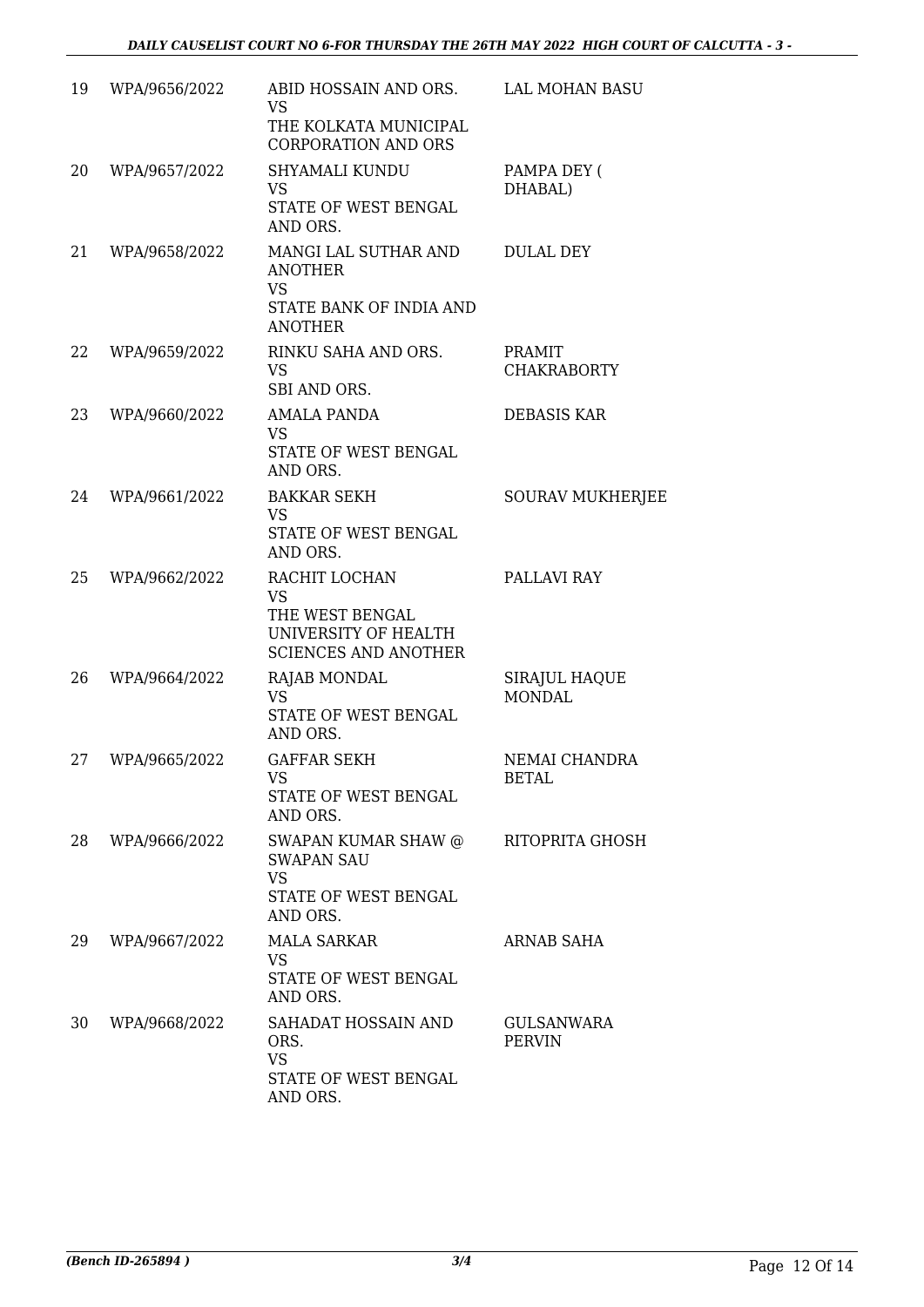| 31 | WPA/9669/2022 | <b>SULEKHA MUDI</b><br><b>VS</b><br><b>STATE OF WEST BENGAL</b><br>AND ORS.                                           | DEBASIS SUR                        |
|----|---------------|-----------------------------------------------------------------------------------------------------------------------|------------------------------------|
| 32 | WPA/9670/2022 | <b>SK RONIR RAHMAN</b><br>VS<br>STATE OF WEST BENGAL<br>AND ORS.                                                      | DEBASISH BANERJEE                  |
| 33 | WPA/9671/2022 | SOMENATH SINGH<br><b>VS</b><br>STATE OF WEST BENGAL<br>AND ORS.                                                       | DEBASIGH BANERJEE                  |
| 34 | WPA/9672/2022 | PARITOSH PAL<br><b>VS</b><br>STATE OF WEST BENGAL<br>AND ORS.                                                         | DEBAISH BANERJEE                   |
| 35 | WPA/9674/2022 | M/S RUPDARSHI TEXTILES<br><b>PVT LTD AND ANOTHER</b><br><b>VS</b><br>THE ADJUDICATING<br><b>AUTHORITY AND ANOTHER</b> | <b>GOUTAM DEY</b>                  |
| 36 | WPA/9675/2022 | ELECTROSTEEL CASTING<br>LTD AND ANR<br>VS<br>STATE OF WEST BENGAL<br>AND ORS.                                         | PRABHAT KUMAR<br><b>SRIVASTAVA</b> |